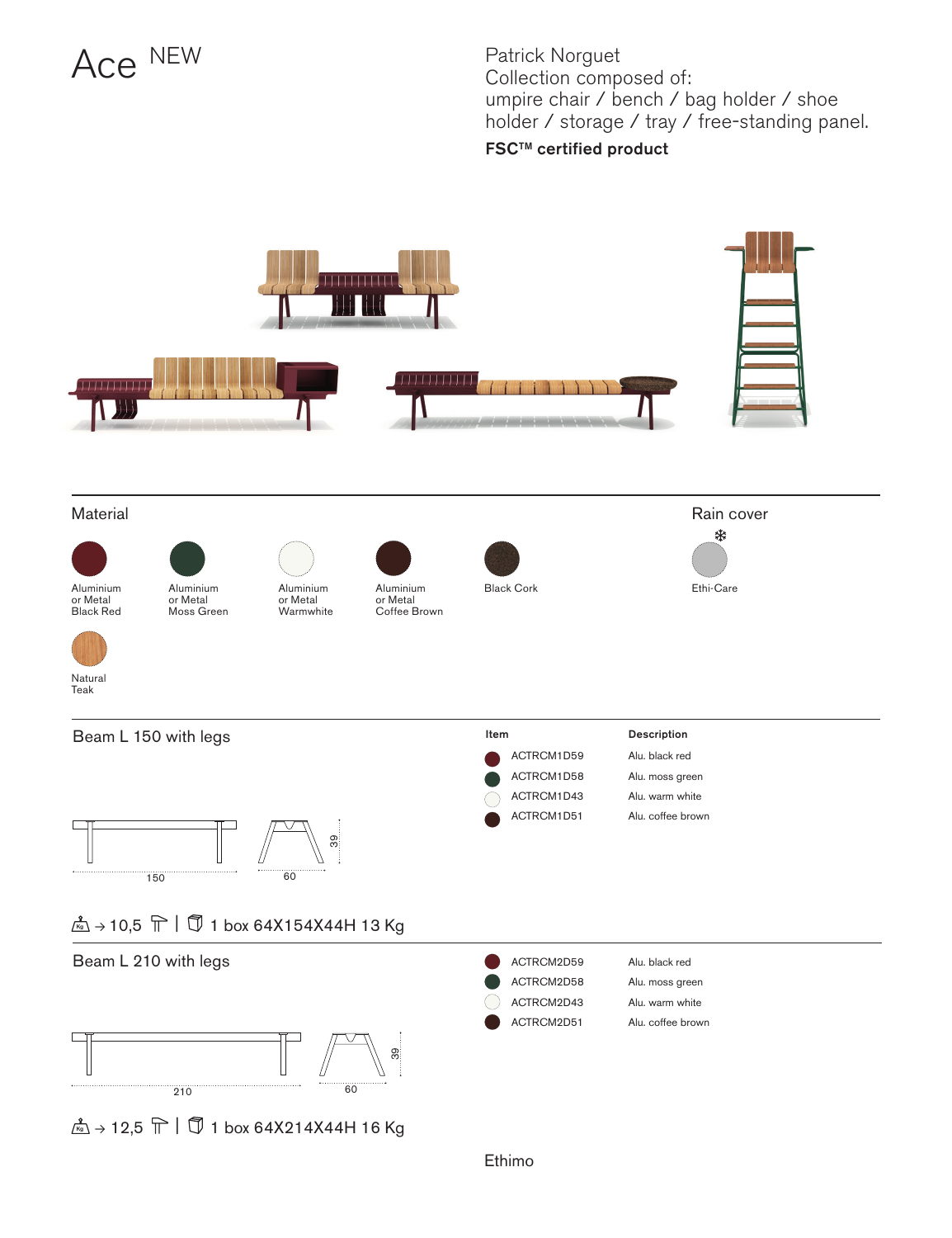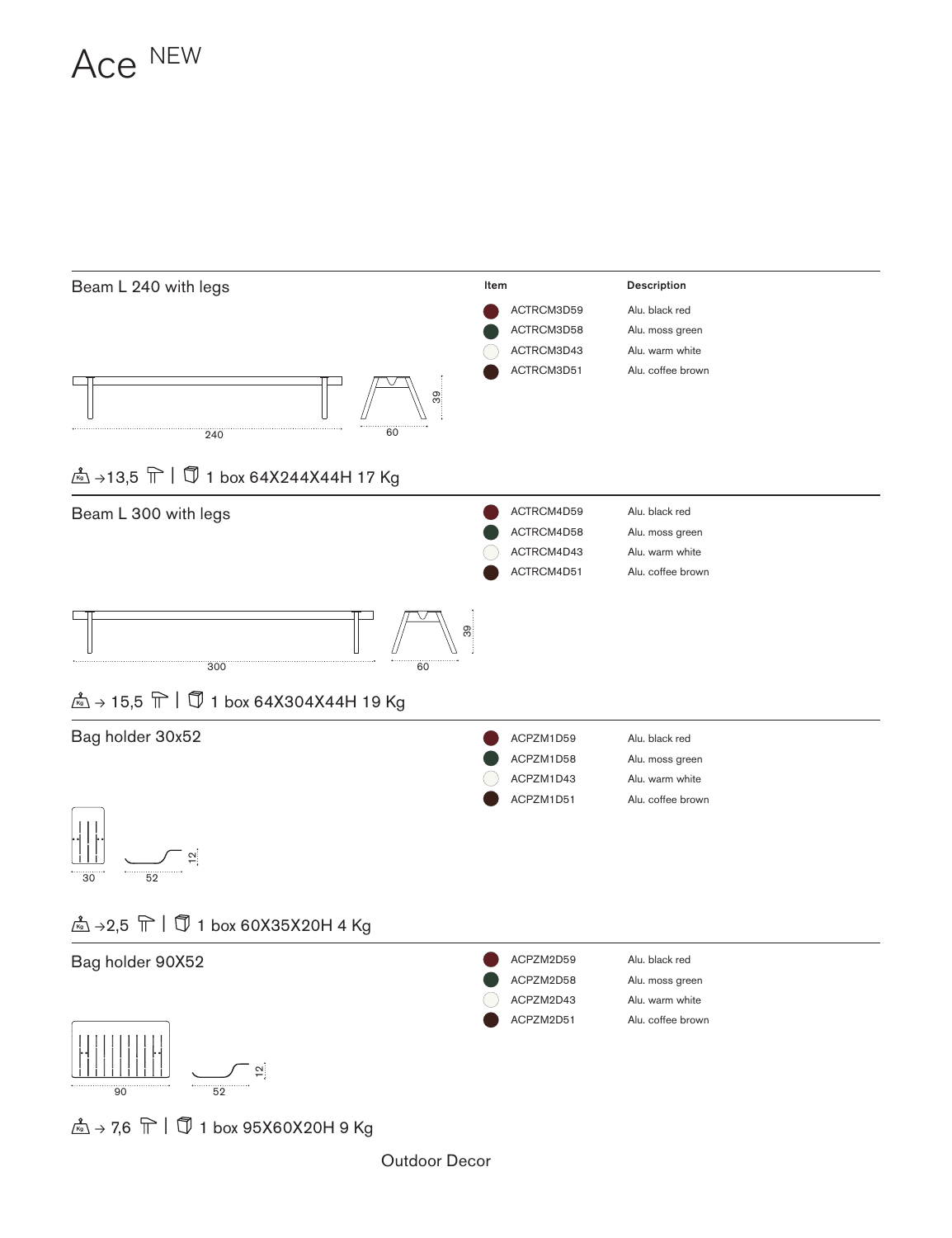

Patrick Norguet Collection composed of: umpire chair / bench / bag holder / shoe holder / storage / tray / free-standing panel. FSCTM certified product

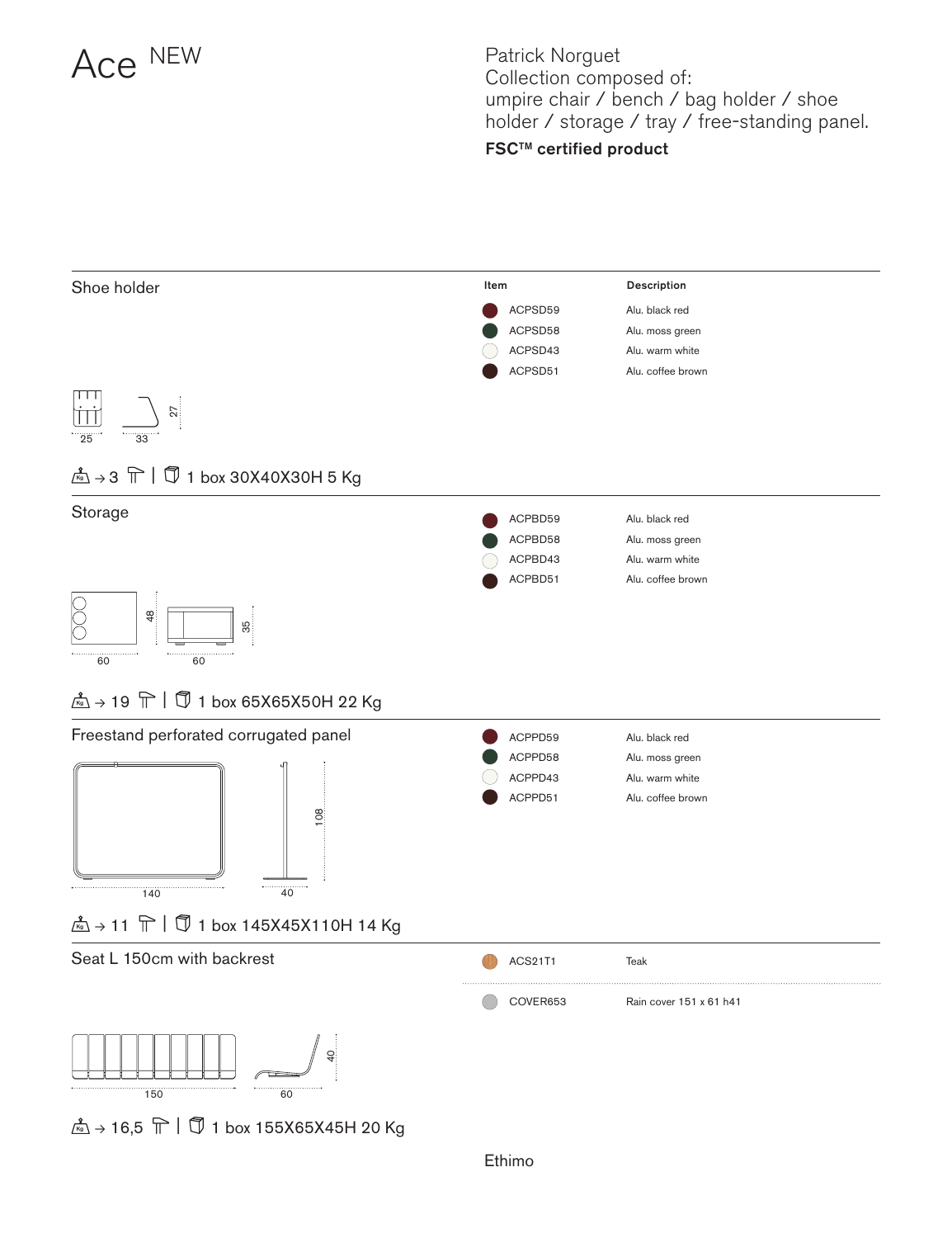



Outdoor Decor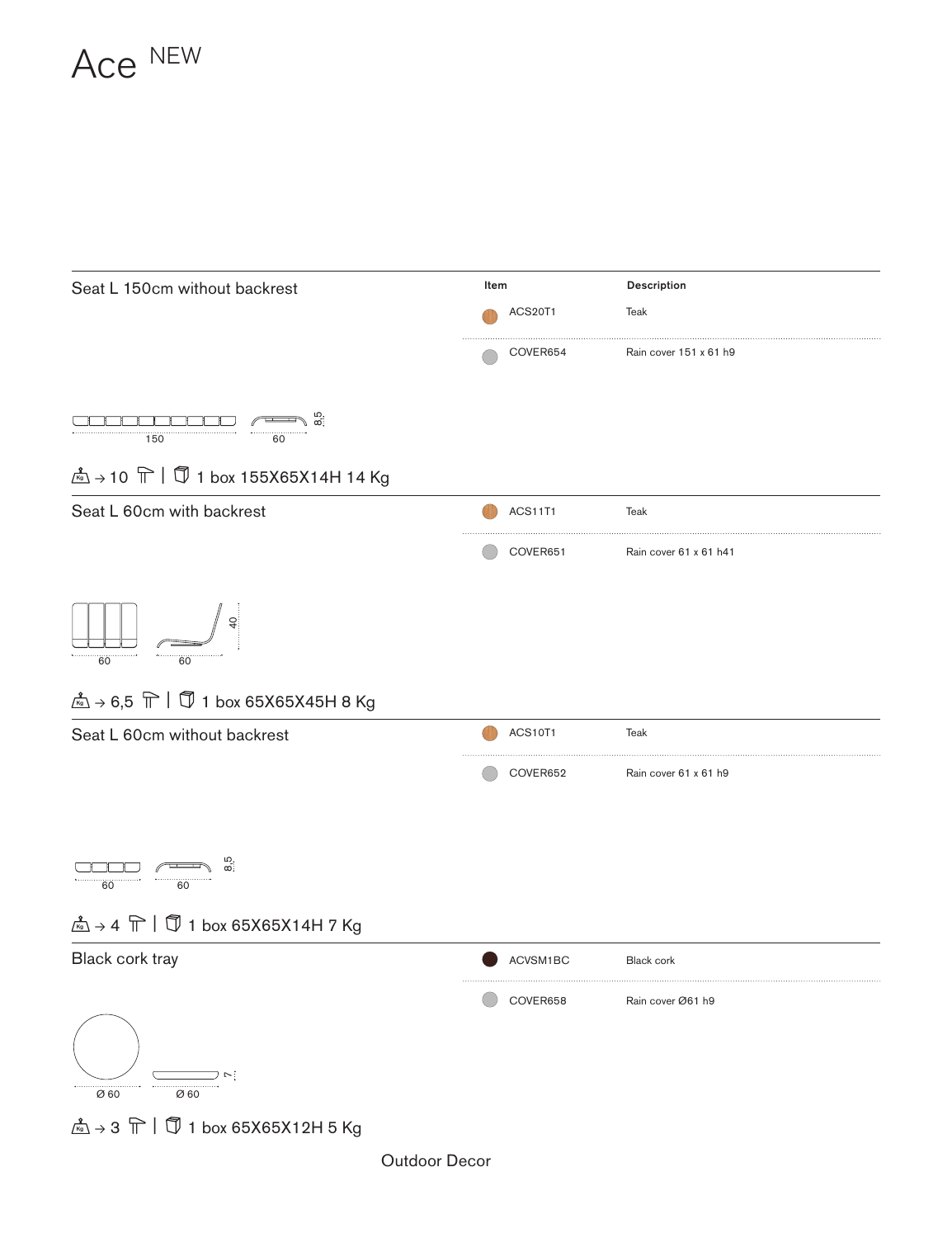

Patrick Norguet Collection composed of: umpire chair / bench / bag holder / shoe holder / storage / tray / free-standing panel. **FSC™** certified product